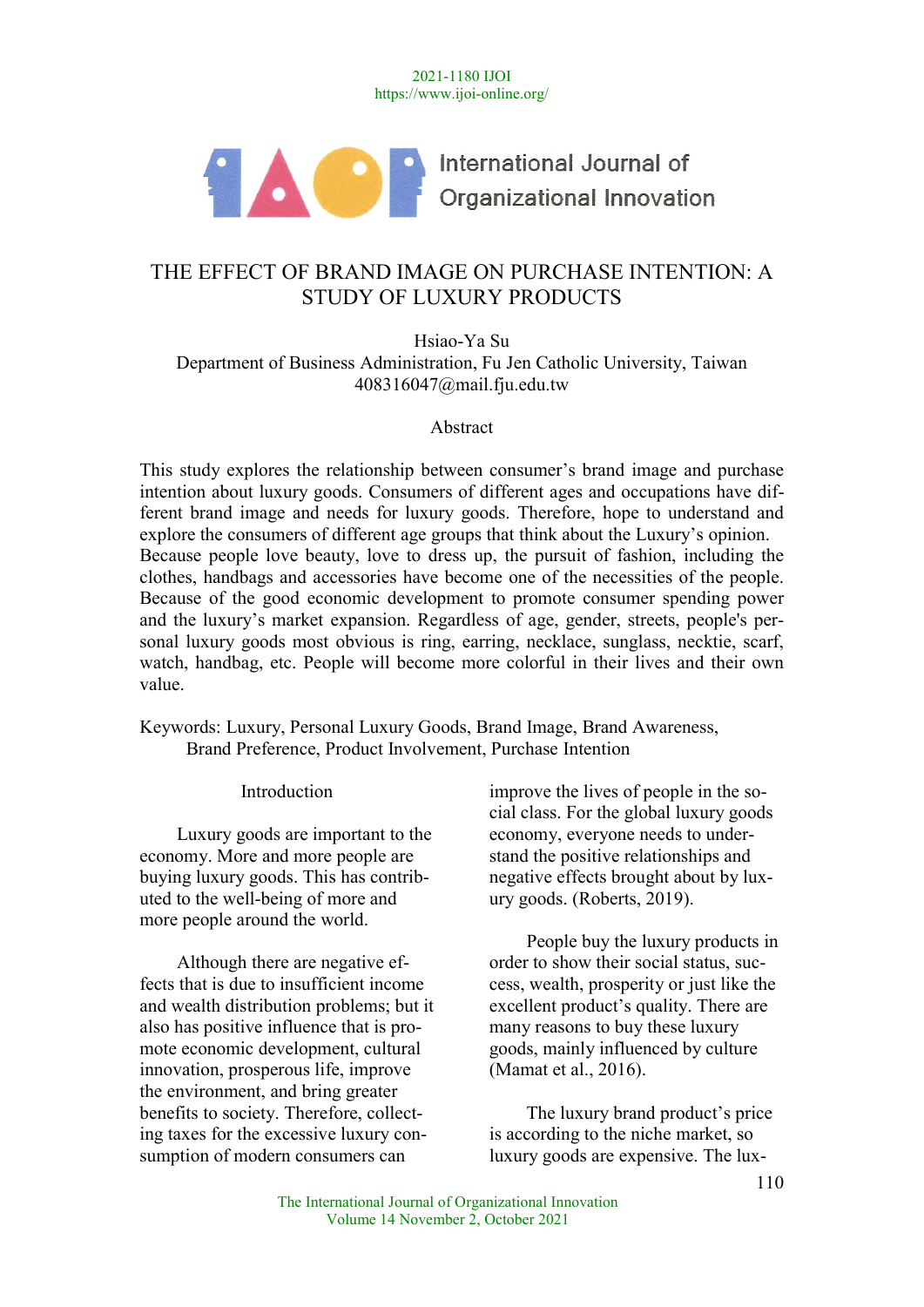ury company are collected information and decide the market products include the consumer's involvement (Hollensen, 2011).

Because the impact of the Covid-19, it will spend time for the market to come back. That is may take 2023 to return to the consumption level before 2019, and then the market will grow by degrees, and it is predicted that it may reach 320-330 billion Euros by 2025 by Bain & company's estimates. The future growth rate of the luxury goods market will depend on consumers' purchasing decisions, including the outbreak of the epidemic in 2020 and economic trends, etc. So how to attract consumers to buy luxury goods is a problem that needs to be solved (Bain & Company, 2020).

Luxury goods have growth the global economy in the past. In the all consumer group, how consumer's image of luxury brands causes their willingness to buy. Therefore, this study explores the relevance between consumer's brand impression and purchase intention about luxury goods. Hope to understand and explore the consumers of different age groups that think about the Luxury's opinion.

That is good for the luxury's company to understand the consumer's marketing. So the luxury's company can improve or change the way of creativity, marketing, management and service, that can correspond the purchase intention of consumer groups. In addition, the essence of the integration of luxury goods with the market environment and society can also be presented in different dimension.

Literature Review

#### Definition of Luxury

Luxury meaning in English dictionary is goods that can be possessed but not necessary. And luxury is spiritual satisfaction, but it takes a lot of money. In the literature, luxury goods are defined as products within special brands. Luxury goods are easy to use and can also show the honor of the servants. (Wiedmann et al., 2007).

It is very important to use the most primitive words to explain the meaning of the word perfectly and simply. The word "luxus" comes from Latin and means to indulge the senses no matter how much it costs (Nueno and Quelch, 1998). And the word "luxus" in ancient Latin culture means sensuality and "luxuria" It means excessive expense, brilliance, enthusiasm, morality weakness (Roberts, 2019).

#### Brand Image

Brand image is what consumer's impressions and memories of the brand when it is mentioned (Kaur, H. and Kaur, K., 2019). Socially behavior including shopping, consumer care about the reputation of store location because store reputation affects whether consumers buy or not (Kumagai and Nagasawa, 2019).

Brands can express consumers because they have the brand's products. Brands with characteristics are usually easy to show consumers' personal and brand characteristics (Kaur, H. and Kaur, K., 2019).

When a consumer loves a brand, the brand will shape a consumer's position to be similar to what level of brand is considered as. Brands will be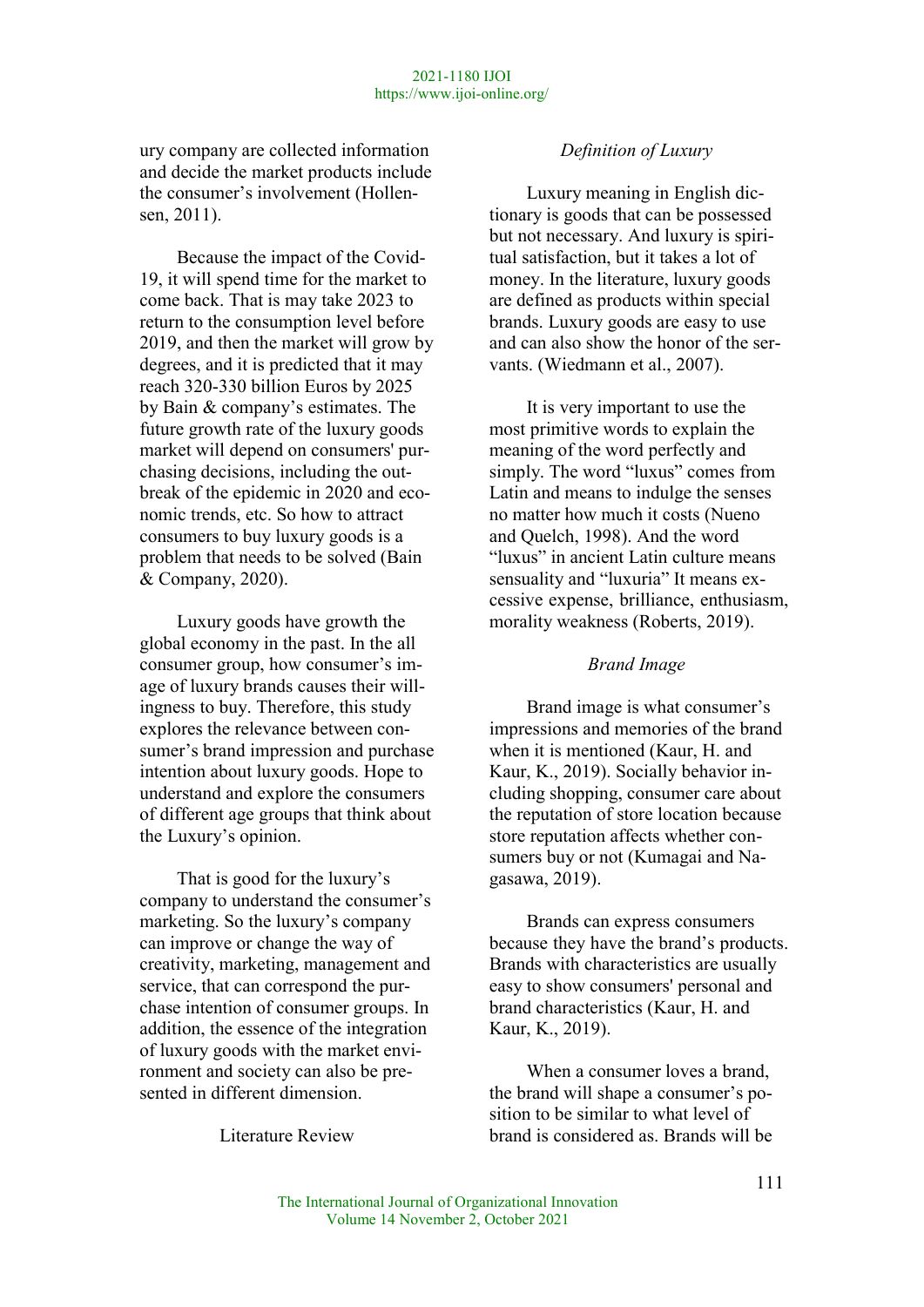likely to have stronger competitive advantage and consumers support these brands (Anggraeni and Rachmanita, 2015).

Consumers use of products is related to brand image because it can reflect the consumer's own value, consumption and identity symbol (Lau and Phau, 2007).

Brand Awareness

Brands make consumers aware of them through continuous emergence, and increase consumers' familiarity with the brand, and attract consumers to buy or experience the brand (Lotfizadeh, F., and Lotfizadeh, F. 2015).

Brand awareness is according to consumer how to know the brand with their consideration, learning and purchase decision, because they can bring advantage in the market (Keller, 2003). And brand awareness is brands create special products and consumers own these special products. And the most important is necessary for the communications to consumers of the brand awareness (Sasmita and Suki, 2015). Whether consumers support the brand or not comes from the consumer's perception of the brand (Norazah and Norbayah, 2013).

# Effect of Brand Image on Brand Awareness

Keller (1993) used two basic approaches (direct and indirect) to measuring customer to brand image and brand awareness. Consumers understanding of the brand image and they can establish a strong and positive brand recognition in consumer's memory. So can arouse consumer connection and resonance with the brand (Atilgan, Aksoy and Akinci,2005).

 The brand image is higher and more famous in the consumer's memory, it will make consumers understand the brand and its purpose, products, etc. Therefore, the brand image will affect consumers' awareness of the brand.

Hypothesis 1: Brand Image is positively impact on Brand Awareness.

### Brand Preference

Brand preference is customer keep in mind of brand memory and brand attitude (Kronrod and Huber, 2019). And brand preference is the customer prefer to choose a particular brand (Chang and Liu, 2009).

The consumer's attitude of particular brand which include their ability to behave, think and feel with regards to the particular brand, and consumers have the same brand or similar products over time. (Anggraeni and Rachmanita, 2015). Thus rendering the brand love to be irreplaceable because consumers understand how much they love the brand (Albert and Merunka, 2013).

# Effect of Brand awareness on Brand Preference

Consumers can recognize and distinguish the brand's products, usually from the brand's elements that are particularly attractive to consumers, such as logos, stories, and products. Therefore, brands usually establish connections with consumers and create brand stories and products that attract consumers (Radder and Huang, 2008).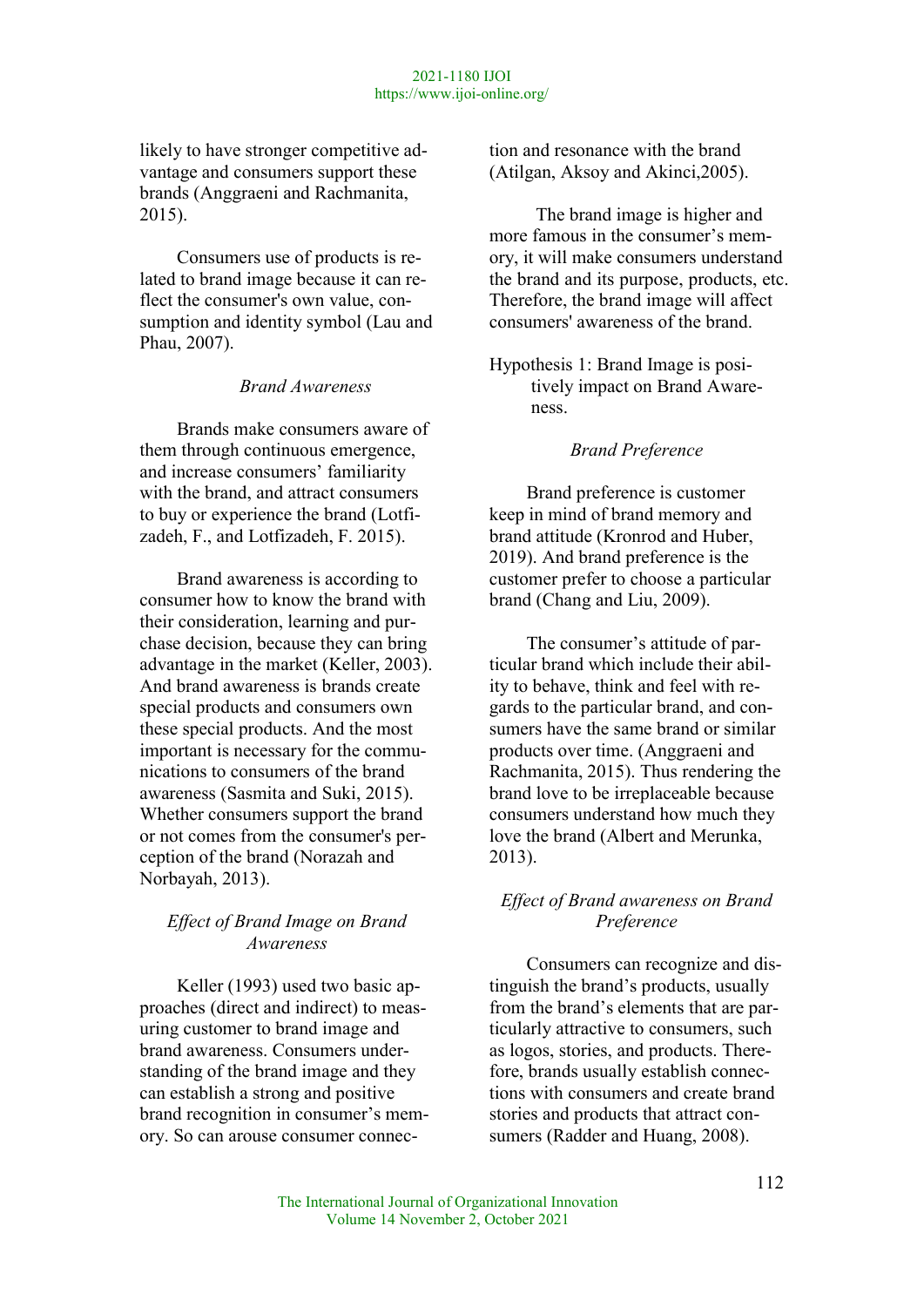Brand awareness is the crucial first stage that let consumers know the brand, be familiar with the brand, and attract consumers to buy (Ross and Harradine, 2004).

Hypothesis 2: Brand awareness is positively impact on Brand Preference.

Product Involvement

Consumers can explain their involvement in products through product participation, purchase decisionmaking, advertisement and consumer product involvement (O'Cass, 2000).

Consumers are very knowledgeable about brand image in fashion clothing and in consumer's memories that can establish a strong and positive brand awareness (O'Cass, 2000), so I think can arouse consumers' connection and resonance with the brand.

Consumers are more think about the feeling and acting in a high involvement purchase process. When consumer is buying a low involvement product, they might evaluate their feelings (Shwu-Ing Wu, 2001).

Involvement defines consumer how much understanding or recognition of a specific product. Consumers have low awareness of the product, which is called low involvement, consumers know the product very well and are called high involvement (Traylor, 1981).

# Effect of Brand Preference on Product Involvement

In fact, male and female use different considerations only when they

are highly involved. When forming a highly engaged brand preference, we find that Women think the experience of the product is more important, men think the opposite, they think the function of the product is more important (Friedmann, E. and Lowengart, O., 2019).

A theoretical understanding of men and women have different perceptions of product participation, and different interpretations of brand preference (Dennis and McCall, 2005).

Hypothesis 3: Brand Preference is positively impact on Product Involvement

# Purchase Intention

Consumers' personal behavior will affect their purchase intention (Jin and Kang, 2011) and consumers's purchase intention is very important for brands (Berthon et al., 2009).

understand about the consumption trends of luxury goods, the most important thing is to understand the relationship between consumers, products and brands (Mamat et al., 2016).

### Effect of Product Involvement on Purchase Intention

Consumers' buying frequency, the cost they are willing to spend, and the social and economic significance are all about whether the degree of product involvement affects consumers' willingness to buy, and the main reasons are discussed (Ahtola, 1985; Nkwocha et al., 2005).

Consumers are related to product involvement before they decide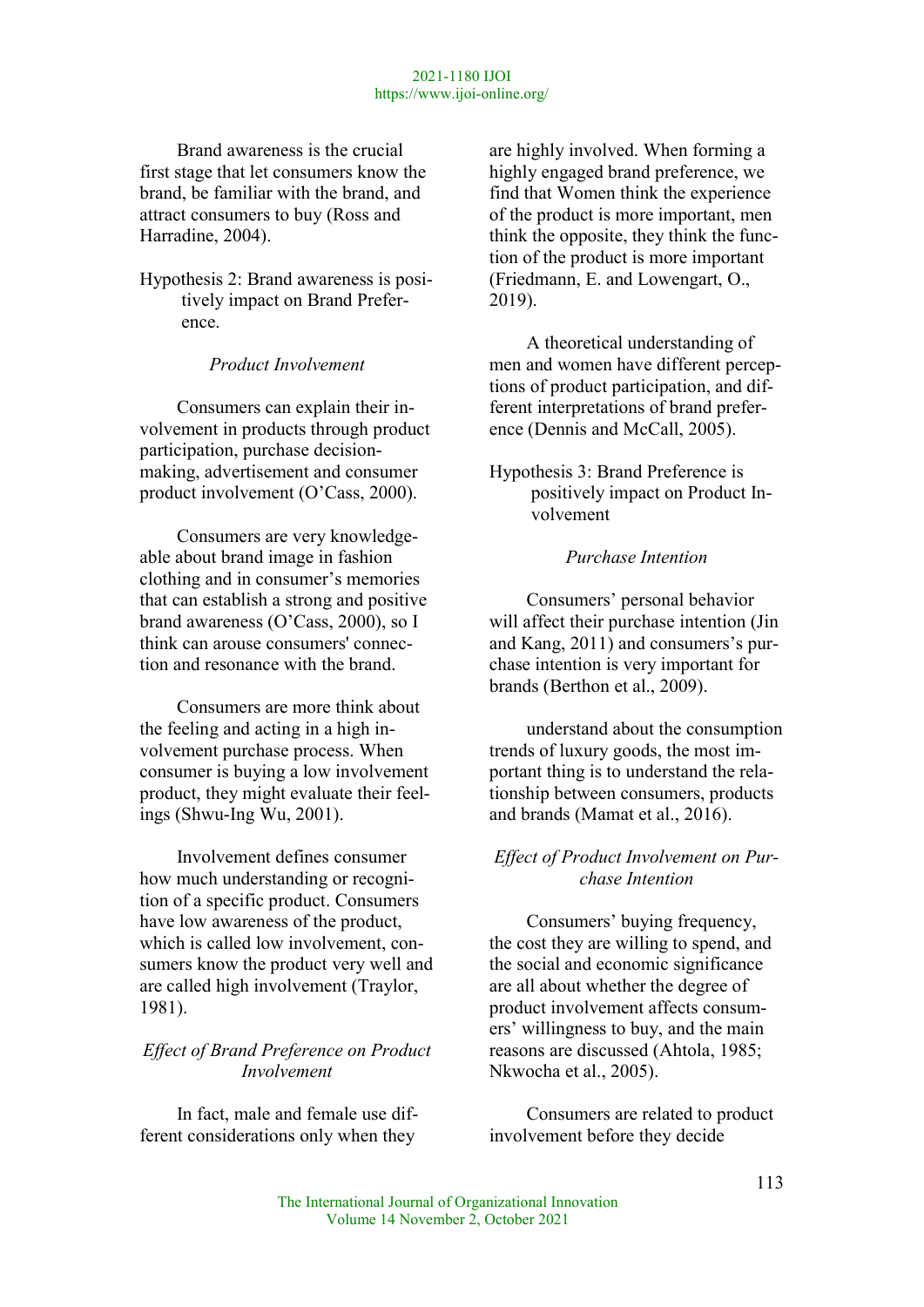whether to buy (Punj and Moore, 2009), the more consumers understand the product, the higher their involvement in the product, the greater their interest and the more attractive they are, so their willingness to buy will increase. Therefore, consumers decide whether to buy according to different information. (Ferreira, and Coelho, 2015).

Hypothesis 4: Product Involvement is positively impact on Purchase Intention

Research Methodology

This study is a quantitative research. The quantitative approach is based on the scientific principles moving from theory to data by using a deductive approach.

Identify the best practices in the 21st century is the contributors research the best and closest way to the results is quantitative methods and where Where possible, research and possible suggestions for rectification (Osborne, 2007).

This study uses a questionnaire survey as the research data. Questionnaire survey questions include fivepoint Like scale and basic demographic information. The advantage of using the five-point Licker's scale is that it can conduct questionnaire surveys on multiple topics at the same time, and respondents can easily understand the scale and answer quickly without wasting time.

Data Analysis and Results

On the basis of literature review, this paper constructs a comprehensive conceptual model including brand image, brand awareness, brand preference, product involvement, and purchase intention, and carries out model verification and empirical research.

Exploratory Factor Analysis (EFA) with SPSS 26.0, the results showed that the cumulative explanatory variance is 69.872%, the factor load of principal component is above 0.5 the variable validity is good, and the relative importance is high. And the results showed that the Kaiser-Meyer-Olkin Measure (KMO) of the measuring scales was 0.855, which is over the acceptable limit of 0.8 (Kaiser & Rice, 1974).

In order to test the discriminant validity of each variable, Confirmatory Factor Analyses (CFA) was performed with SPSS 26.0. The results showed that the Kaiser-Meyer-Olkin Measure (KMO) of the measuring scales was 0.855, which is over the acceptable limit of 0.8 (Kaiser & Rice, 1974). A five-factor solution was derived with 26 items which exceed the conservative cut-off level of 0.5 (Hair Jr. et al., 2016). And all items are only loaded on one factor, which is between 0.634 and 0.867, and it presents that the study variables had good discriminant validity.

Cronbach's  $\alpha$  is used to measure the reliability of each variable. When Cronbach's α exceeds 0.7, it indicates the internal consistency of the variable is high (Hair Jr. et al. 2016). We use the SPSS 26.0 for statistical analysis. The convergent validly of variables was measured using the AVE (average variance extracted) and the CR (composite reliability) which are the most common method (Hair Jr. et al. 2016).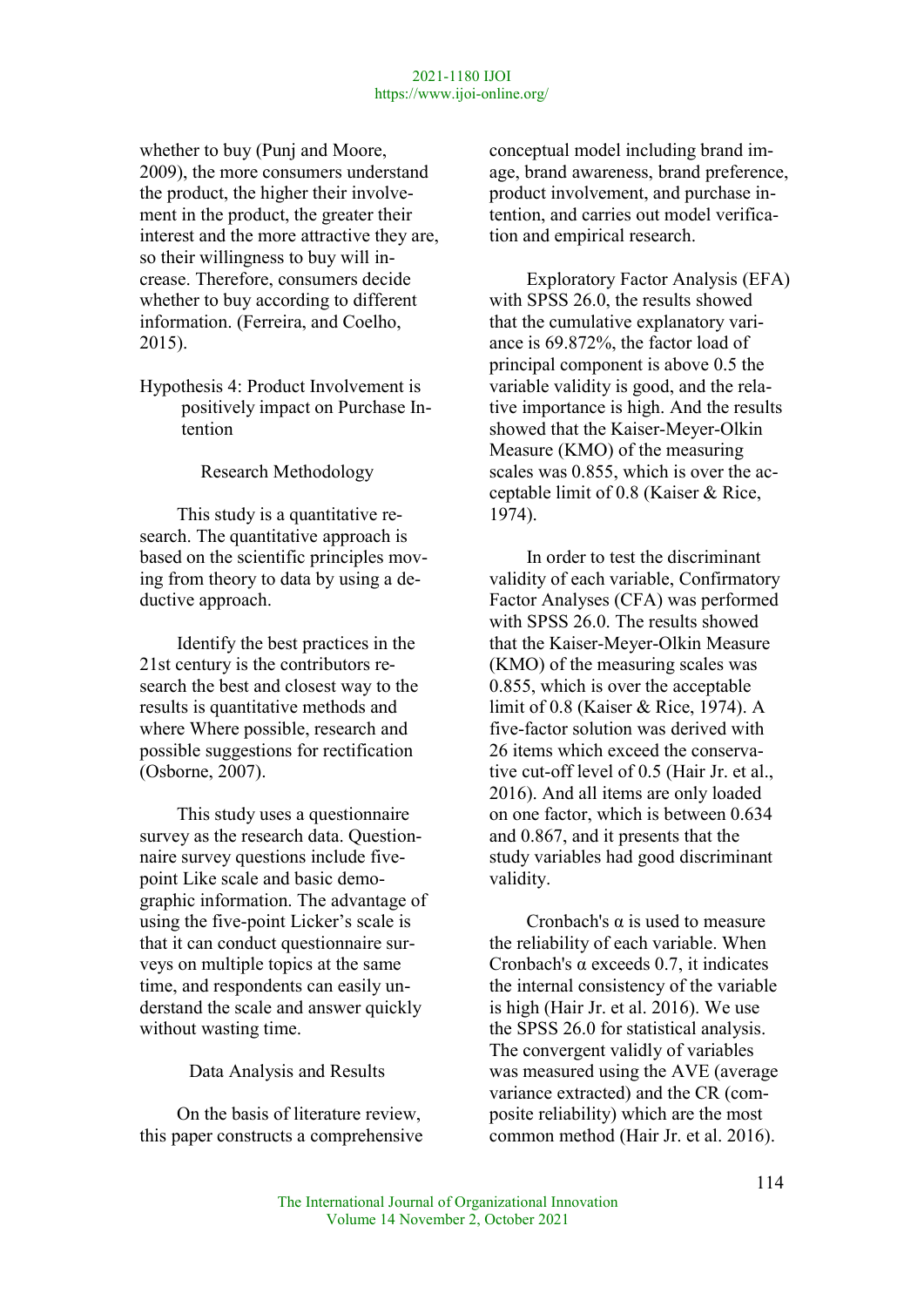The results show that the AVE of all variables exceed 0.5 and the CR of all variables exceed 0.7, which indicate it has good convergence validity (Hair Jr. et al. 2016; Fornell & Larcker, 1981).

Pearson's correlation (normally distributed data) is the most commonly used method in data statistics to analyze correlation coefficients. The results show brand image is positively correlated with brand awareness (r  $=0.458$ , p $< 0.01$ ), brand awareness is positively related with brand preference (r = 0.318, p < 0.01).

 In addition, brand preference is positively correlated with product involvement ( $r = 0.199$ ,  $p < 0.01$ ). Moreover, the correlation between product involvement and purchase intention is positive significant ( $r = 0.263$ ,  $p < 0.01$ ). The relevant results provide strong support for testing all the hypotheses in the model.

In this section, Amos 24 is use to build the relationship model among brand image, brand awareness, brand preference, product involvement, and purchase intention, and the model fit index is used to explore the mechanism of each variable. The results show that the model of the hypotheses was acceptable fit for the data and. The chisquare/degree of freedom ratio was 4.285 which is within the acceptable level of under 5.0 (Schumacker and Lomax, 2004), indicating a acceptable fit. And all the SEM measures of fit represent acceptable fit statistics in the appropriate ranges: goodness-of-fit in $dex$  (GFI) = 0.802, root mean square residual  $(RMR) = 0.61$ , comparative fit index  $(CFI) = 0.854$ , normed fit index  $(NFI) = 0.818$  and root mean square error of approximation (RMSEA) =

0.093. In general, the fitting statistics show that the degree of agreement between the model and the data is acceptable. That the standardized path coefficient of brand image support to brand awareness is 0.485, the standardized path coefficient of brand awareness support to brand preference is 0.377, the standardized path coefficient of brand preference support to product involvement is 0.254, the standardized path coefficient of product involvement support to purchase intention is 0.264, with P values less than 0.001. Therefore, H1, H2, H3 and H4 are supported.

#### Conclusion

This study finds the correlation between five variables in the field of marketing from the perspective of consumer psychology. It is a research at the individual level. By exploring factors that affect purchase intention of consumers and verifying relationships between these factors, this study make contributions to both theory and practice.

Before highlighting contributions, it is necessary to clarify research conclusions of this study. First of all, brand image and brand awareness have a significant correlation, and the correlation coefficient is the highest among the others. According to previous research, on one hand, brand awareness is related to the relevant description and evaluation of brands in consumers' memory (Keller, 2003); on the other hand, brand image involves the strength, preference, and uniqueness of brands in consumers' minds (Keller, 2003), and it plays a role in the establishment of positive attitudes and emotions towards brands as a whole.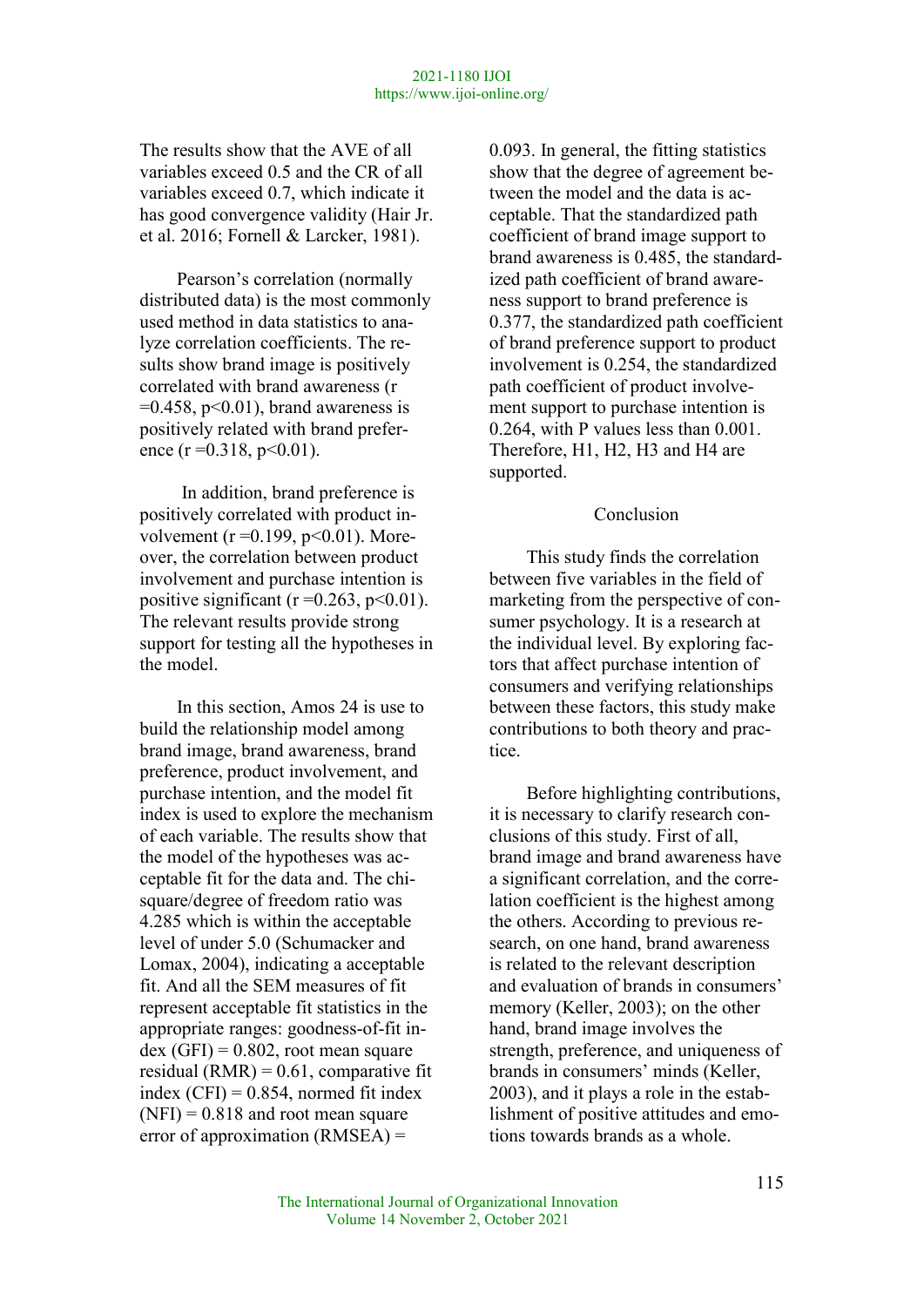Therefore, it can be easily inferred that brand awareness can be enhanced by positive brand image.

Second, the relationship between brand awareness and brand preference has also been confirmed (Cobb-Walgren et al.,1995; Yoon and Kijewski, 1996; Patra and Datta, 2012). That is, brand awareness has a good impact on brand preference. Because brand awareness helps consumers be more known or familiar to brands, and consumers face less uncertainty risks, so the decision-making of purchase will give would give preference to familiar brands. Generally, the more positive the awareness, the stronger the preference, and vice versa.

Third, the study validates the positive effect of brand preference and product involvement. Ahtola (1985) has pointed out that product involvement indicates an attitude concerning the importance of a product to a consumer. It is related to purchase motivation and reflects the extent to which a consumer will invest into a product before purchase (Punj and Moore, 2009). Thus, it cannot be hard to understand that one's purchase motivation will be rise once consumers have a preference for a particular brand. Arguably, brand preference can bring about positive effect on product involvement. The stronger the brand preference, the higher the product involvement.

Last, this study takes the correlation between purchase intention and product involvement into accounts. According to extant studies (Houston and Rothschild, 1978; Zaichkowsky, 1986; Bloch and Richins, 1983), product involvement can be classified in

different situations. The lower involvement is situational, which depends on symbol or logo to recall the brand. The middle involvement is enduring, which means consumers have a deep cognition of brands with a long time. The upper level is response, which reflects the consequence of the influence of product involvement on purchase. In other words, since product involvement reduce the risk of purchase decision-making by increasing information and awareness, consumers naturally have a greater desire to purchase luxury brands. Hence, the positive relationship between product involvement and purchase intention are explained logically.

# Limitations and Directions for Future Research

Although this study confirms the correlation between several variables regarding consumer psychology and define factors that affect consumers' purchase intention, it is worth noting that this study has several limitations, which may lead to biases in conclusions.

Future studies can extend the research level to the macro level. Given different backgrounds of consumers and their various purchase scenarios, it is reasonable to use multi-level models and theories to explore psychological and behavioral decisions of consumers when buying luxury goods. Comparative study across country may be a good choice to make research conclusions more general and credible.

#### References

Ahtola, O.T. (1985). Hedonic and utilitarian aspects of consumer be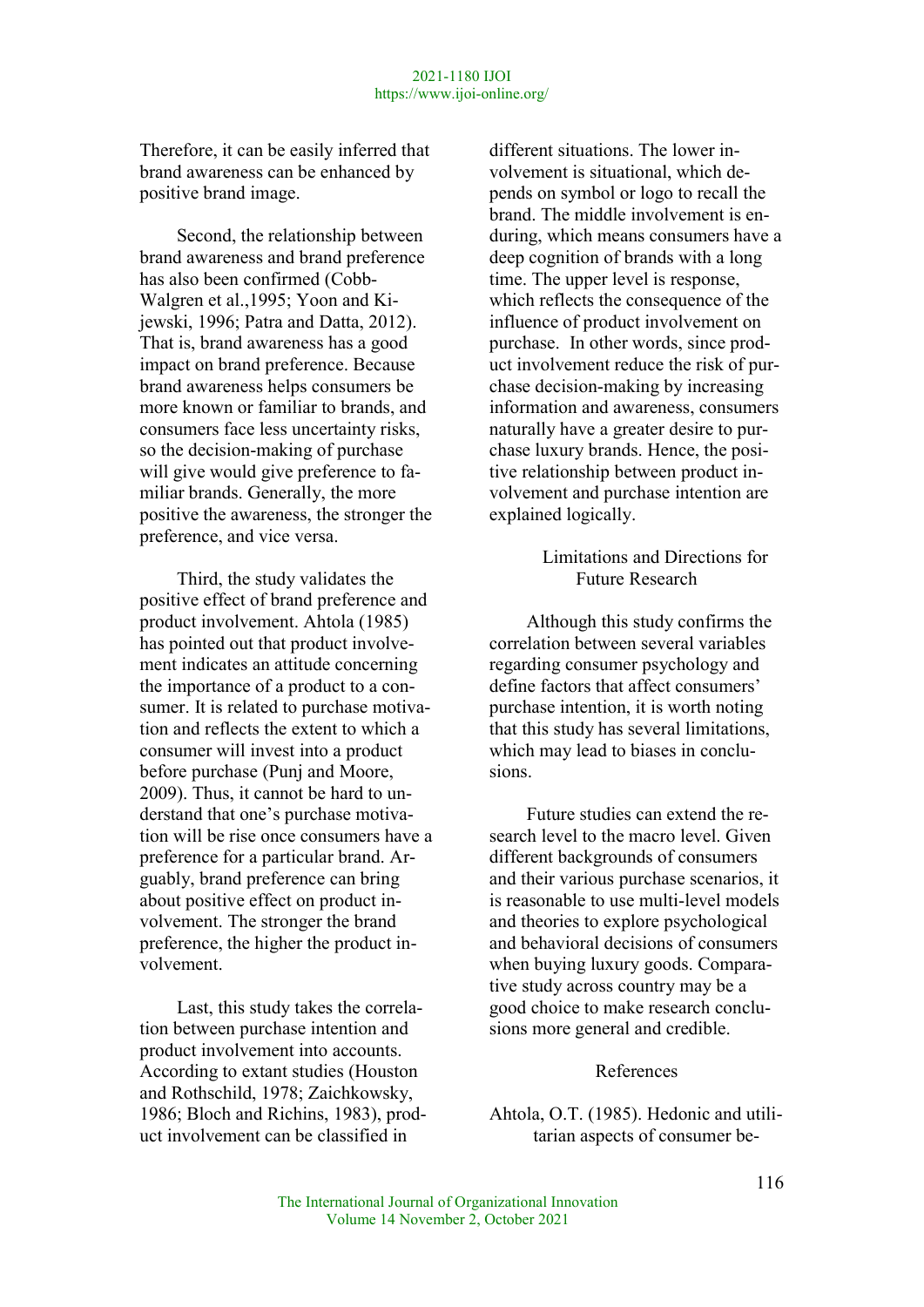havior: an attitudinal perspective, Advances in Consumer Research, 12(1), 7-10.

- Albert, Noel., & D. Merunka. (2013). The role of brand love in consumer-brand relationships, Journal of Consumer Marketing, 30(3), 258- 266.
- Anggraeni, A., & Rachmanita. (2015). Effects of brand love, personality and image on word of mouth; the case of local fashion brands among young consumers. Procedia - Social and Behavioral Sciences, 211, 442-447.
- Atilgan, E., Aksoy, Ş., & Akinci, S. (2005). Determinants of the brand equity: A verification approach in the beverage industry in Turkey. Marketing Intelligence & Planning, 23(3), 237- 248.
- Bain and Company (2020). Global personal luxury goods market set to contract between 20-35 percent in 2020. https://www.bain.com/about/med

ia-center/press-releases/2020 /spring-luxury-report/

- Berthon, P.R., Pitt, L., Parent, M. & Berthon, J‐P. (2009). Aesthetics and ephemerality: observing and preserving the luxury brand, California Management Review, 52(1), 45-66.
- Bloch, P. & Richins, M. (1983). A Theoretical Model for the Study of Product Importance Perceptions. Journal of Marketing, 47, 69-81.

Cobb-Walgren, Cathy J., Cynthia Beal & Naveen Donthu . (1995). Brand Equity, Brand Preferences, and Purchase Intent. Journal of Advertising, 24 (3), 25-40.

- Chang, H.H.& Y.M. Liu. (2009). The impact of brand equity on brand preference and purchase intentions in the service industries, The Service Industries Journal, 29(12), 1687-1706.
- Dennis, C., & McCall, A. (2005). The savannah hypothesis of shopping, Business Strategy Review, 16(3), 12-16.
- Ferreira, A.G. & Coelho, F.J. (2015). Product involvement, price perceptions, and brand loyalty. Journal of Product & Brand Management, 24(4), 349-364.
- Fornell, C., & Larcker, D. F. (1981). Evaluating structural equation models with unobservable variables and measurement error. Journal of marketing research, 18(1), 39-50.
- Friedmann, E. & Lowengart, O. (2019). Gender segmentation to increase brand preference ? The role of product involvement, Journal of Product & Brand Management, 28(3), 408-420.
- Hair Jr, J. F., Hult, G. T. M., Ringle, C., & Sarstedt, M. (2016). A primer on partial least squares structural equation modeling (PLS-SEM). Sage publications.
- Hollensen, S., (2011). Global Marketing, (5th Edition edn.). London: FT Prentice-Hall.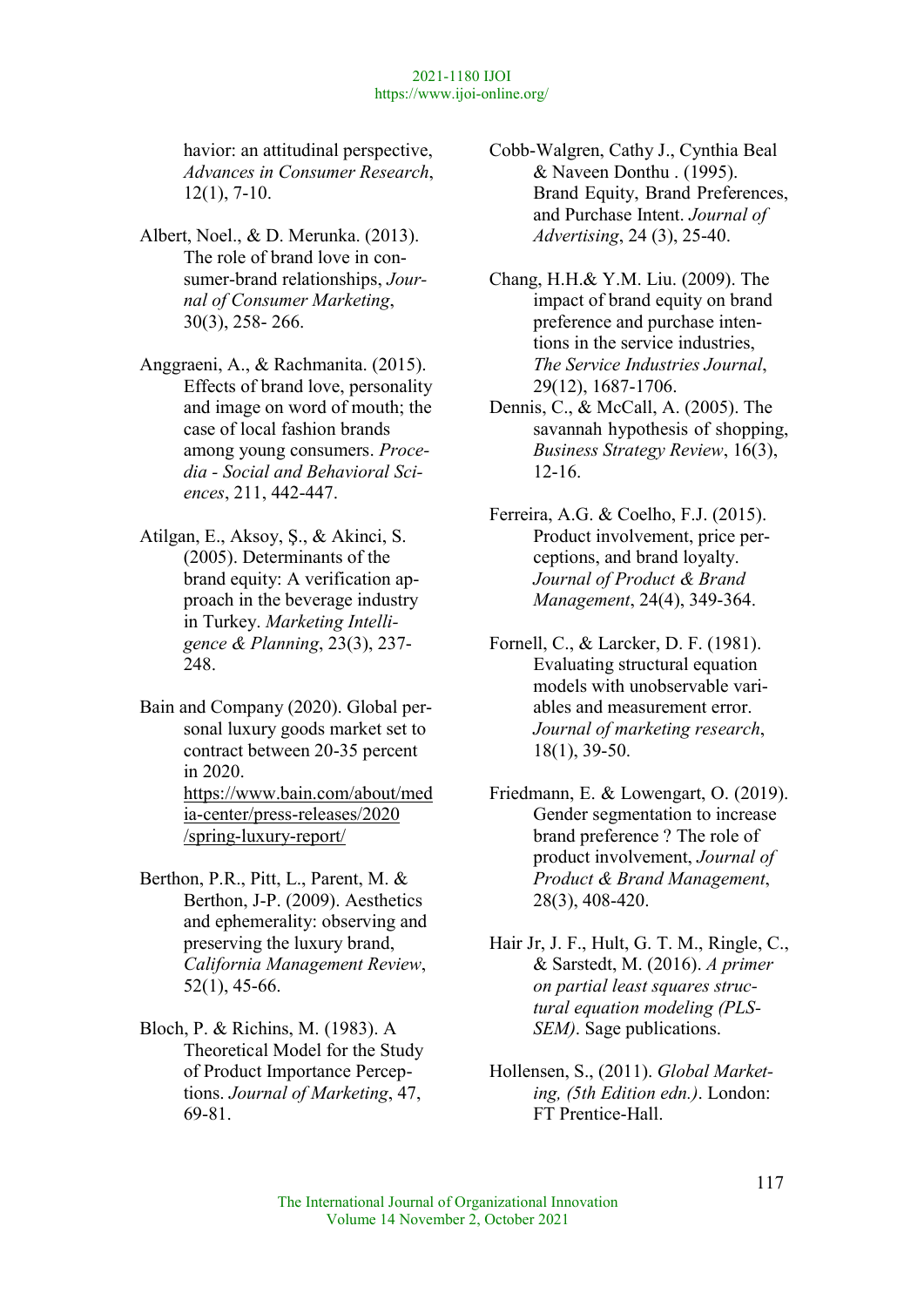- Houston, M. & Rothschild, M. (1978). Conceptual and Methodological Perspectives on Involvement. Research Frontiers in Marketing: Dialogues and Directions Jain. S(ed) Chicago American Marketing Association,184-187.
- Jin, B., & Kang, J.H. (2011). Purchase intention of Chinese consumers toward a US apparel brand: a test of a composite behaviour intention model. Journal of Consumer Marketing, 28(3), 187-199.
- Kaiser, H. F., & Rice, J. (1974). Little jiffy, mark IV. Educational and psychological measurement, 34(1), 111-117.
- Kaur, H., & Kaur, K. (2019), Connecting the dots between brand logo and brand image. Asia-Pacific Journal of Business Administration, 11(1), 68-87.
- Keller, K. L. (1993). Conceptualizing, Measuring, and Managing Customer-Based Brand Equity. Journal of Marketing, 57(January), 1-22.
- Keller, K.L. (2003). Brand Synthesis: The Multidimensionality of Brand Knowledge. Journal of Consumer Research, 29(4), 595- 600.
- Kronrod, A., & Huber, J. (2019). Ad wearout wearout: how time can reverse the negative effect of frequent advertising repetition on brand preference. Int. J. Res. Market, 36(2), 306-324.
- Kumagai, K., & Nagasawa, N. (2019). Psychological switching mecha-

nism of consumers' luxury and non-luxury brand attitude formation: the effect of store location prestige and self-congruity. Heliyon, 5(5).

- Lau, K.C. & Phau, I. (2007). Extending symbolic brands using their personality: examining antecedents and implications towards brand image fit and brand dilution. Psychology and Marketing, 24(5), 421-444.
- Lotfizadeh, F., & Lotfizadeh, F. (2015). Comparing High-involvement and Low-involvement products: Brand Perspective. International Journal of Management, Accounting and Economics, 2(5), 404-413.
- Mamat, M., Noor, N., & Noor, N. (2016). Purchase intentions of foreign luxury brand handbags among consumers in Kuala Lumpur, Malaysia. Procedia Economics and Finance, 35, 206-215.
- Nkwocha, I., Bao, Y., Johnson, W.C., & Brotspies, H.V. (2005). Product fit and consumer attitude toward brand extensions: the moderating role of product involvement. Journal of Marketing Theory and Practice, 13(3), 49-61.
- Norazah, M.S. and Norbayah, M.S. (2013). Dependency on smartphones: an analysis of structural equation modelling. Jurnal Teknologi (Social Sciences), 62(1), 49-55.